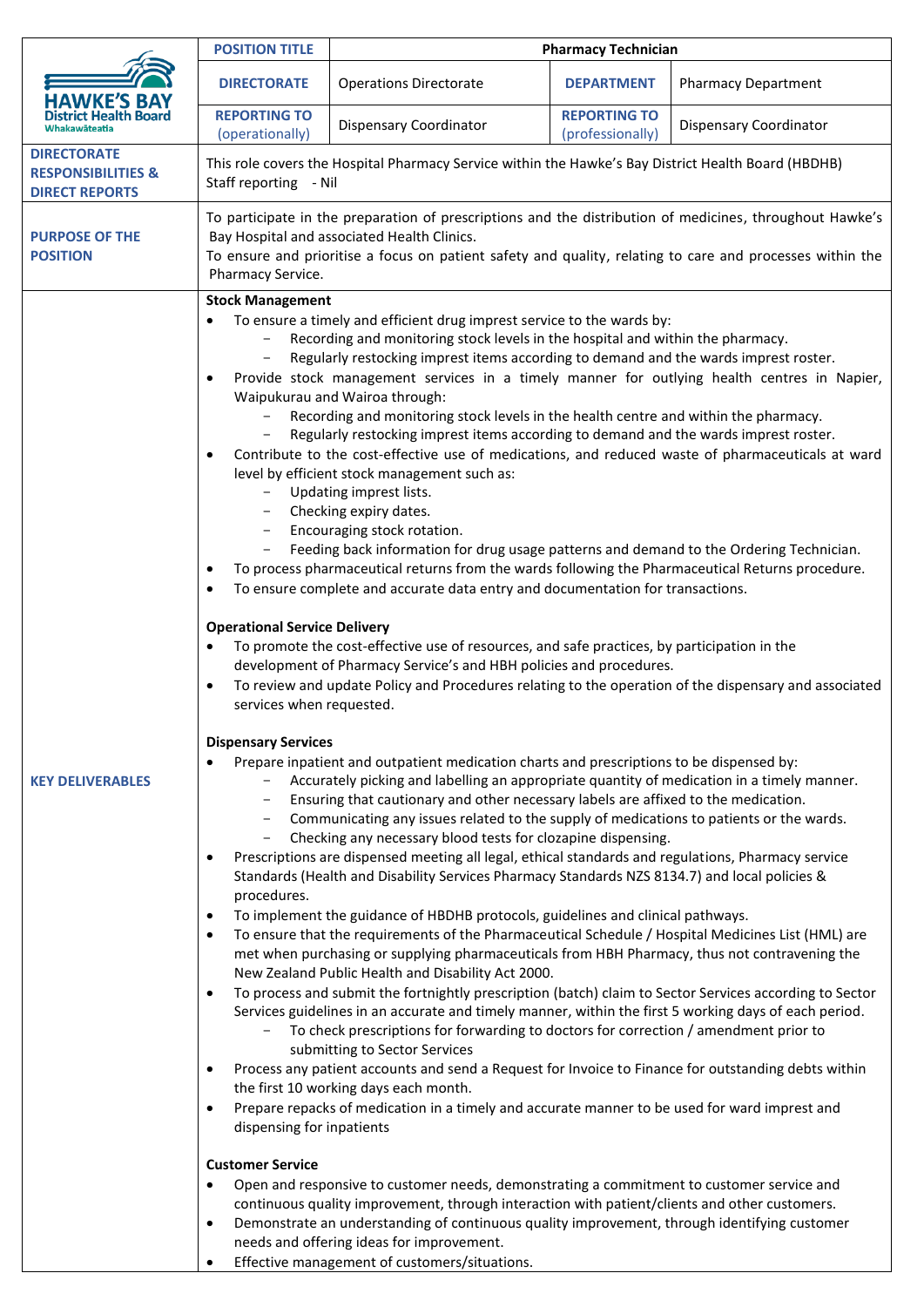|                                                       | HBDHB is committed to maintaining and promoting the health & safety of all its staff, contractors,                |                                               |  |  |  |
|-------------------------------------------------------|-------------------------------------------------------------------------------------------------------------------|-----------------------------------------------|--|--|--|
| <b>HEALTH &amp; SAFETY</b><br><b>RESPONSIBILITIES</b> | volunteers and patients. In this role, your duties are:                                                           |                                               |  |  |  |
|                                                       | Not to do anything that puts your own H&S at risk                                                                 |                                               |  |  |  |
|                                                       | Not to do anything that puts others H&S at risk<br>$\bullet$                                                      |                                               |  |  |  |
|                                                       | To follow all health and safety policies and procedures<br>$\bullet$                                              |                                               |  |  |  |
|                                                       | To follow all reasonable health and safety instructions<br>$\bullet$                                              |                                               |  |  |  |
|                                                       | (You have the right to cease work if you believe that you, or others, are at risk of serious harm).               |                                               |  |  |  |
|                                                       | <b>INTERNAL</b>                                                                                                   | <b>EXTERNAL</b>                               |  |  |  |
| <b>KEY WORKING</b><br><b>RELATIONSHIPS</b>            | <b>Hospital Pharmacy Manager</b><br>$\bullet$<br>$\bullet$                                                        | Community Pharmacists and staff               |  |  |  |
|                                                       | Team Leader Clinical Pharmacist<br>$\bullet$<br>$\bullet$                                                         | Health Hawke's Bay PHO - Population Health    |  |  |  |
|                                                       | <b>Team Leader Aseptic Services</b><br>$\bullet$                                                                  | <b>Clinical Pharmacist</b>                    |  |  |  |
|                                                       | Dispensary Co-ordinator (Line manager)<br>$\bullet$<br>$\bullet$                                                  | Representatives from pharmaceutical companies |  |  |  |
|                                                       | Other Clinical Pharmacists, Pharmacy<br>$\bullet$<br>$\bullet$                                                    | Regional/other DHB services                   |  |  |  |
|                                                       | <b>Technicians and Assistants</b><br>$\bullet$                                                                    | Ministry of Health/National Health Board      |  |  |  |
|                                                       | Clinical Pharmacist Facilitators (based in GP<br>$\bullet$                                                        |                                               |  |  |  |
|                                                       | practices)                                                                                                        |                                               |  |  |  |
|                                                       | System Lead for Medicine<br>$\bullet$                                                                             |                                               |  |  |  |
|                                                       | <b>Allied Health Director</b><br>$\bullet$                                                                        |                                               |  |  |  |
|                                                       | Chief Allied Health Professions Officer<br>$\bullet$                                                              |                                               |  |  |  |
|                                                       | <b>Medical Staff and Nursing Staff</b><br>$\bullet$                                                               |                                               |  |  |  |
|                                                       | All other DHB staff<br>$\bullet$                                                                                  |                                               |  |  |  |
| <b>DELEGATION AND</b>                                 | Makes decisions within own level of experience and competence to meet service requirements, engages               |                                               |  |  |  |
| <b>DECISION</b>                                       | colleagues with specialist knowledge when required and involves senior staff when appropriate.                    |                                               |  |  |  |
| <b>EMPLOYMENT</b>                                     | In accordance with the Nelson Marlborough DHB & Hawke's Bay DHB Pharmacy Collective Employment                    |                                               |  |  |  |
| <b>AGREEMENT &amp; SALARY</b>                         | Agreement; Pharmacy Technician, steps 1-4 according to qualification and experience                               |                                               |  |  |  |
| <b>DATE</b>                                           | Jan 2022                                                                                                          |                                               |  |  |  |
| <b>EXPENDITURE &amp;</b>                              |                                                                                                                   |                                               |  |  |  |
| <b>BUDGET</b>                                         | N/A                                                                                                               |                                               |  |  |  |
| <b>ACCOUNTABILITY</b>                                 |                                                                                                                   |                                               |  |  |  |
| <b>SCOPE &amp; COMPLEXITY</b>                         | Communicates effectively with all relevant team leaders, all colleagues within the Pharmacy<br>$\bullet$          |                                               |  |  |  |
|                                                       | department, as well as other DHB staff and patients.                                                              |                                               |  |  |  |
|                                                       | Undertakes task as required by the role within the main pharmacy dispensary and in relevant hospital<br>$\bullet$ |                                               |  |  |  |
|                                                       | wards/clinics, keeping within their scope of practice as specified by PSNZ                                        |                                               |  |  |  |
|                                                       | Effectively manages time and prioritises workload to ensure work is completed within the agreed<br>$\bullet$      |                                               |  |  |  |
|                                                       | time.                                                                                                             |                                               |  |  |  |